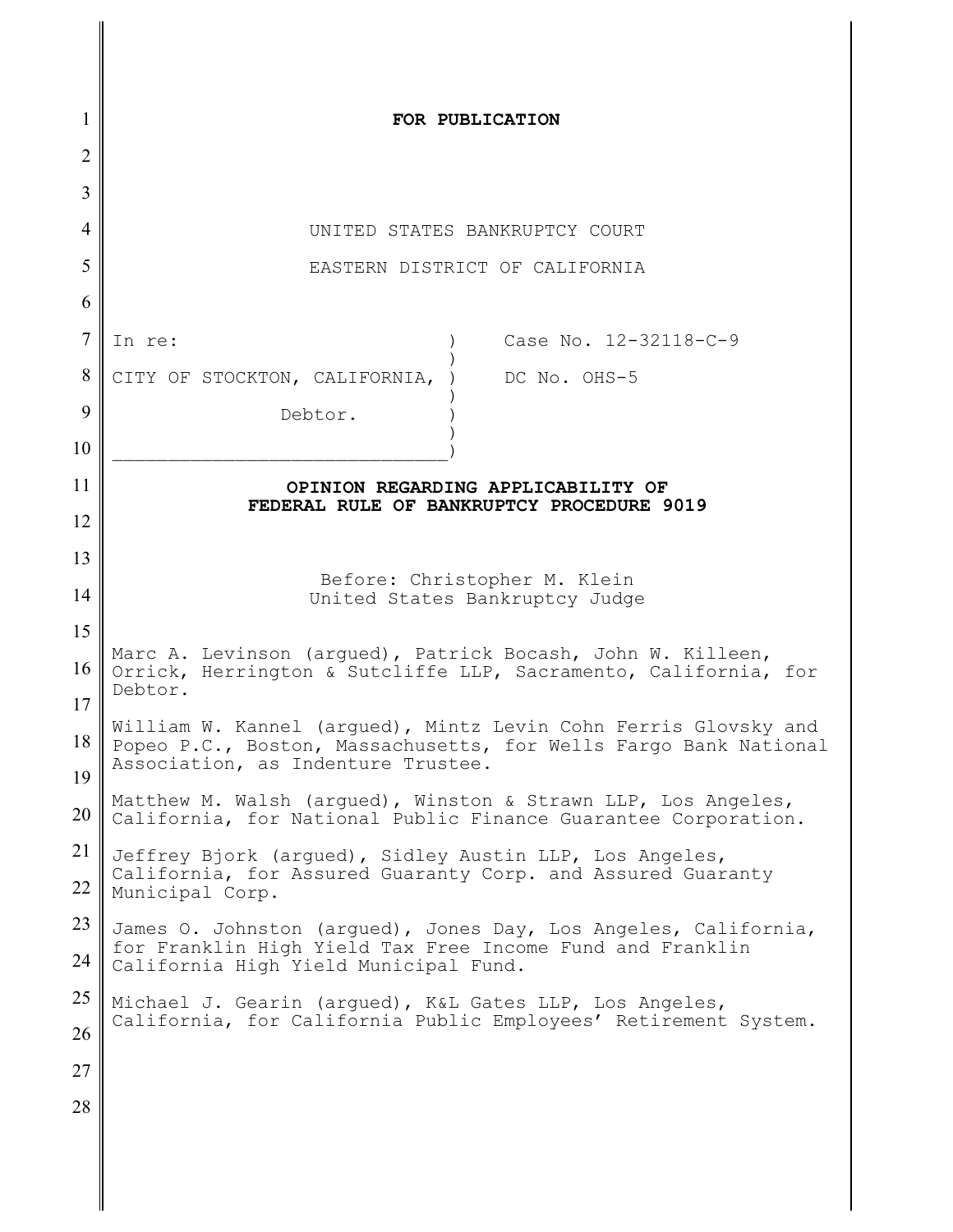1 KLEIN, Bankruptcy Judge:

2 3 4 5 6 7 8 9 10 The question is whether a chapter 9 municipal debtor must obtain court approval under Federal Rule of Bankruptcy Procedure 9019 of any compromise or settlement it makes during the course of the chapter 9 case. The City of Stockton says "no." Its capital market creditors say "yes." The answer is: 11 U.S.C. § 904 gives a chapter 9 debtor freedom to decide whether to ignore or to follow the Rule 9019 compromise-approval procedure, but the debtor may need to account for prior compromises during plan confirmation proceedings.

11

12

## Procedural History

13 14 The City of Stockton has agreed to settle a pending damages lawsuit for \$55,000.

15 16 17 18 The capital market creditors, conceding that the settlement is unlikely to flunk Rule 9019 judicial scrutiny under the usual "fair and equitable" standard, contend that the City nevertheless must make a motion under Rule 9019 seeking court approval.

19 20 21 22 23 24 25 The City's motion seeks a ruling that Rule 9019 does not apply in chapter 9 cases unless the City elects to consent to judicial scrutiny and, only if Rule 9019 mandatorily applies in chapter 9, to obtain approval of the subject compromise. As Rule 9019 compliance is here determined to be optional, the court will not now review the compromise, even though the capital market creditors concede that the settlement is unexceptionable.

26

27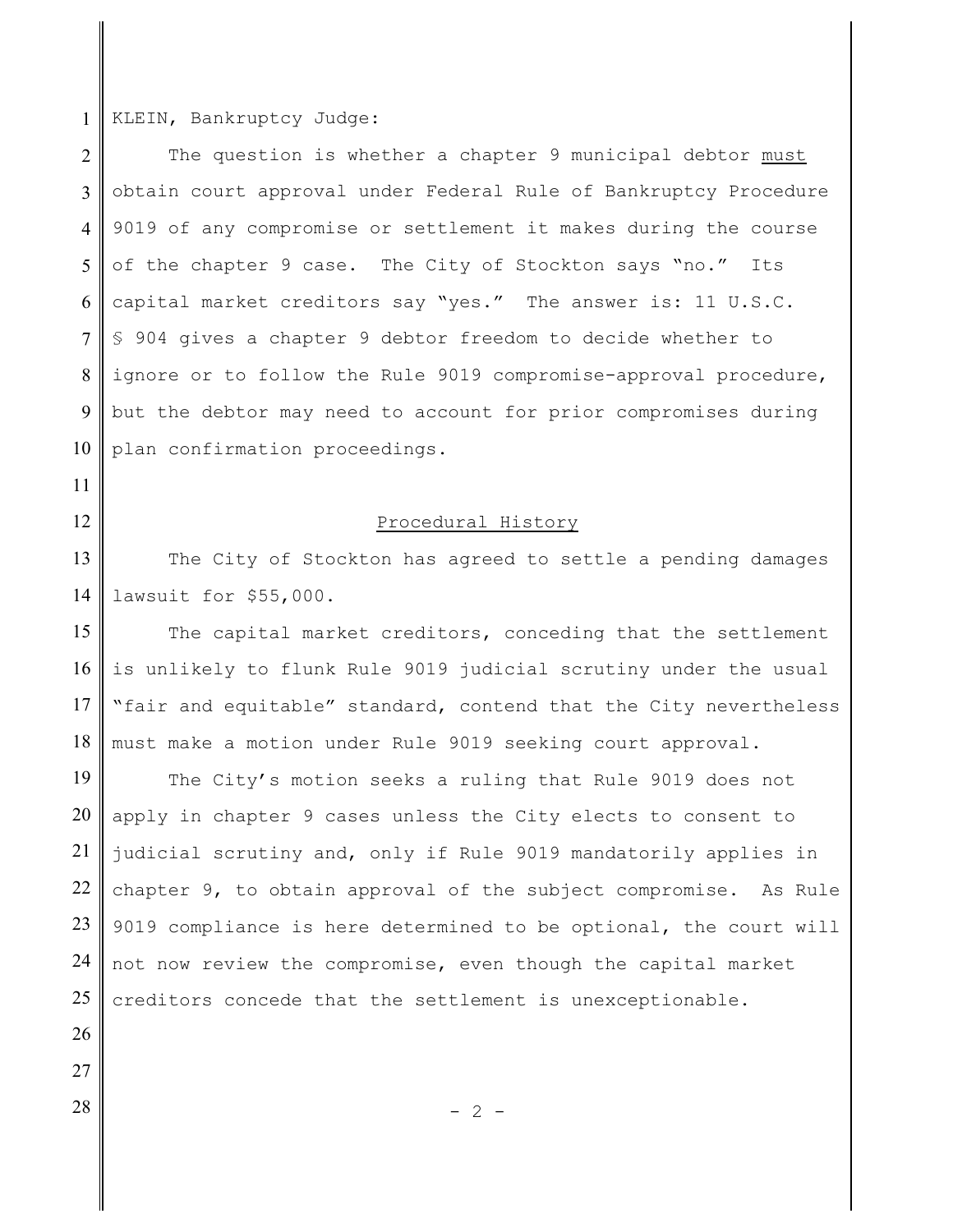| 1              | Discussion                                                                                                          |
|----------------|---------------------------------------------------------------------------------------------------------------------|
| $\overline{2}$ | $\mathbf I$                                                                                                         |
| 3              | The answer to the question whether a chapter 9 debtor must                                                          |
| 4              | obtain court approval of compromises is shrouded in mists of                                                        |
| 5              | time.                                                                                                               |
| 6              |                                                                                                                     |
| 7              | Α                                                                                                                   |
| 8              | The bone of contention is Federal Rule of Bankruptcy                                                                |
| 9              | Procedure 9019:                                                                                                     |
| 10             | (a) Compromise. On motion by the trustee and after<br>notice and a hearing, the court may approve a compromise or   |
| 11             | settlement. Notice shall be given to creditors, the United<br>States trustee, the debtor, and indenture trustees as |
| 12             | provided in Rule 2002 and to any other entity as the court<br>may direct.                                           |
| 13             | (b) Authority to Compromise or Settle Controversies<br>within Classes. After a hearing on such notice as the court  |
| 14             | may direct, the court may fix a class or classes of<br>controversies and authorize the trustee to compromise or     |
| 15             | settle controversies within such class or classes without<br>further hearing or notice.                             |
| 16             | Fed. R. Bankr. P. $9019(a) - (b)$ .                                                                                 |
| 17<br>18       | It is this motion procedure that the capital market                                                                 |
| 19             | creditors insist must now be followed by the City.                                                                  |
| 20             |                                                                                                                     |
| 21             | B                                                                                                                   |
| 22             | This dispute likely would not have arisen before the 1978                                                           |
| 23             | Bankruptcy Code displaced the Bankruptcy Act of 1898.<br>An                                                         |
| 24             | explicit statutory provision governed settlements, with a rule of                                                   |
| 25             | procedure clarifying that it did not apply to chapter IX cases.                                                     |
| 26             |                                                                                                                     |
| 27             |                                                                                                                     |
| 28             | $-3 -$                                                                                                              |
|                |                                                                                                                     |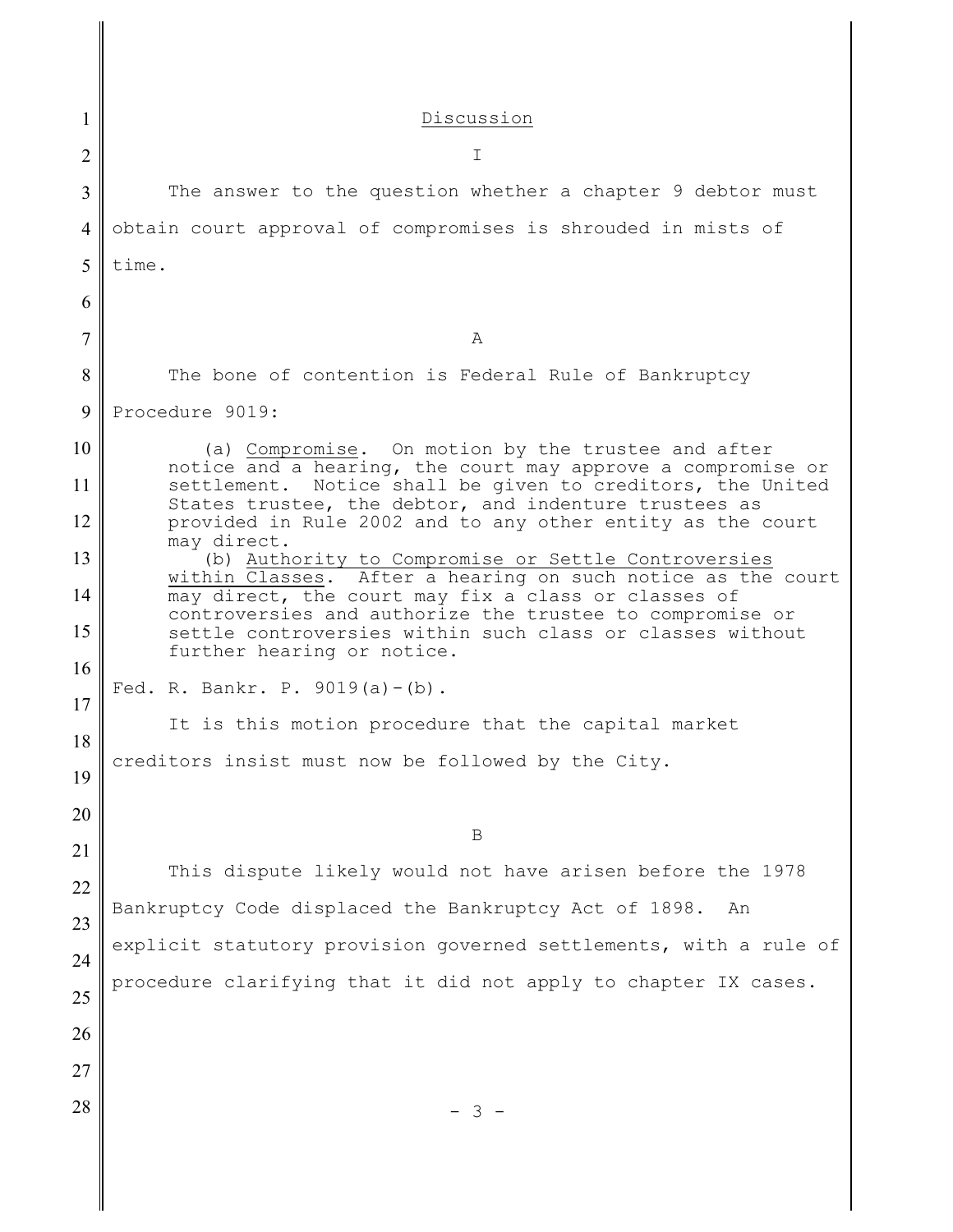1 2 3 4 5 6 7 8 9 10 11 12 13 14 15 16 17 18 19 20 21 22 23 24 25 26 27 28 1 The Bankruptcy Act of 1898 provided that the trustee, with approval of the court, could compromise any controversy in the best interests of the estate.<sup>1</sup> And, until supplanted when Bankruptcy Rules issued pursuant to 28 U.S.C. § 2075 first took effect in 1974, the statute also designated the notice required for such a motion.<sup>2</sup> After 1974, Bankruptcy Rule 919, on which the current Rule 9019 was modeled, provided for a noticed application seeking approval of a compromise or settlement.<sup>3</sup> <sup>1</sup>The former Bankruptcy Act provided: Sec. 27. The receiver or trustee may, with the approval of the court, compromise any controversy arising in the administration of the estate upon such terms as he may deem for the best interests of the estate. Bankruptcy Act of 1898, § 27, Act of July 1, 1988, 30 Stat. 553- 54, as amended, Chandler Act, § 27, Act of June 22, 1938, 52 Stat. 855, repealed 1979.  $2$ The required notice was: Sec. 58. (a) Creditors shall have at least 10 days' notice by mail, to their respective addresses as they appear in the list of creditors of the bankrupt or as afterward filed with the papers in the case by the creditors, of ... (6) the proposed compromise of any controversy in which the amount claimed by any party in money or value exceeds \$1000. Bankruptcy Act of 1898, § 58(a)(6), Act of July 1, 1988, 30 Stat. 553-54, as amended, Chandler Act, § 58, Act of June 22, 1938, 52 Stat. 855, repealed 1979.  $3$ Rule 919 provided, in relevant part: (a) Compromise. On application by the trustee or receiver and after hearing on notice to the creditors as provided in Rule 203(a) and to such other persons as the court may - 4 -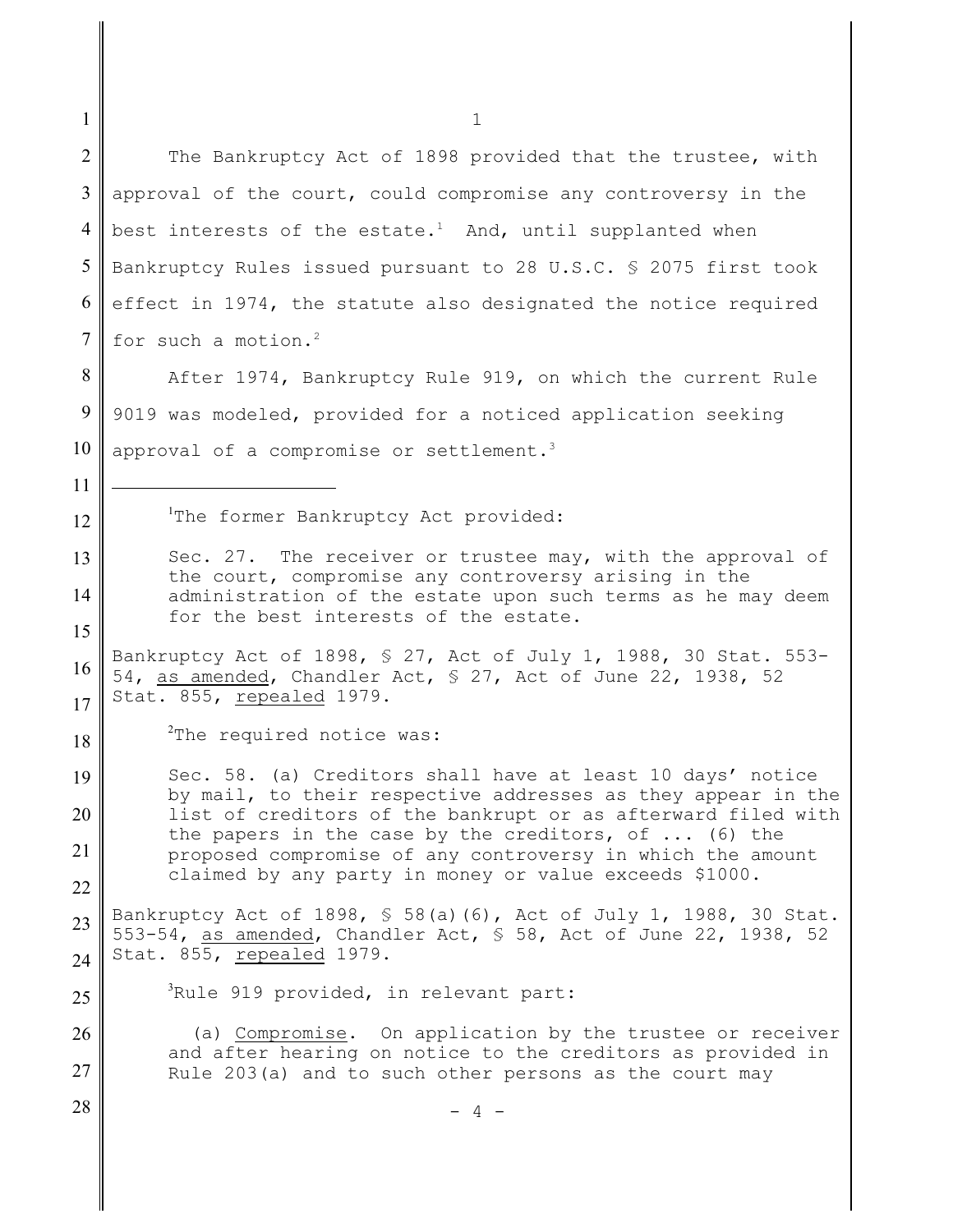2 3 4 5 6 7 But Bankruptcy Act § 27 and § 58 did not apply in chapter IX municipal debt adjustment cases. There was no estate, nor a trustee, nor a receiver. The court was barred from interfering with property or revenues of the municipality. And from the time chapter IX was made permanent in 1946 until 1976, only securities debts could be modified in a chapter IX plan. $4$ 

8 9 10 11 12 13 And the Bankruptcy Rules issued in 1974 (replacing the former General Orders in Bankruptcy issued by the Supreme Court) included special chapter IX rules that made clear that Rule 919 regarding settlements did not apply. The chapter IX rules were explicit about which of the general Bankruptcy Rules applied and omitted Rule 919 from the list of incorporated rules.<sup>5</sup>

14 15 16 In short, the argument that a municipality must obtain court approval of settlements would have seemed dubious in 1978.

designate, the court may approve a compromise or settlement. Bankruptcy Rule 919(a).

21 22 <sup>4</sup>This was accomplished through the definition of creditor: "The term 'creditor' means the holder of a security or securities."  $$ 82$ , Act of July 1, 1946, 60 Stat. 409.

23 The pertinent rule was Rule 9-40 ("Applicability of Federal Rules of Civil Procedure and Bankruptcy Rules"):

> (b) Bankruptcy Rules. Bankruptcy Rules 508, 903, 904, 906(e), 907-909, 911, 912, 915, 918, 927, and 928 apply in chapter IX cases, except that the reference in Rule 915 to Rule 112 shall be read as a reference to Rule 9-10.

27 Bankruptcy Rule 9-40(b).

1

17

18

19

20

24

25

26

28

 $-5 -$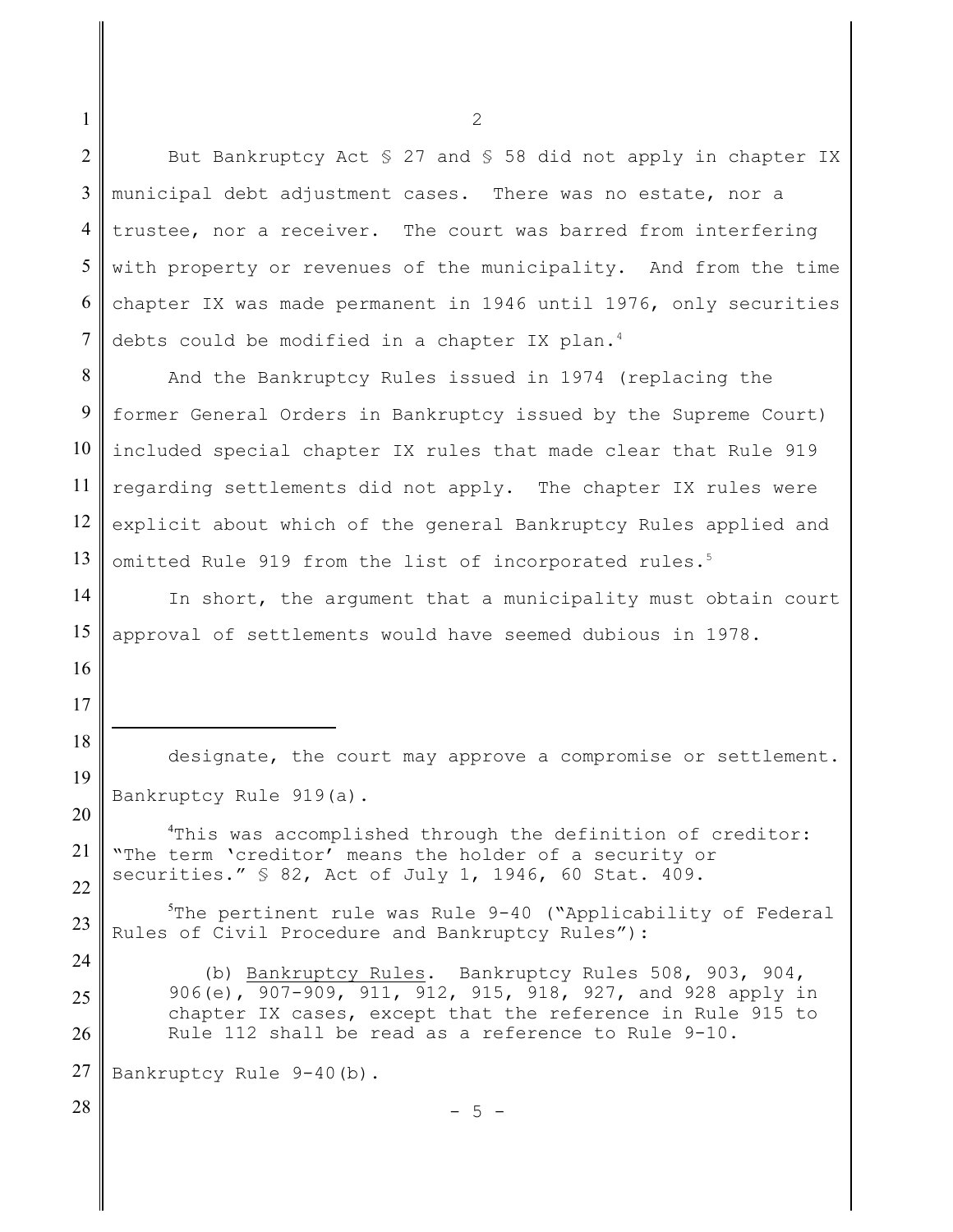1

2

3

4

5

The 1978 Bankruptcy Code reinvigorated in modern code form a statute that had become unsteady in its old age.

C

1

6 7 8 9 10 11 The Bankruptcy Code omitted former Bankruptcy Act provisions deemed more procedural than substantive or too well-established as doctrines to warrant repetition, not because the procedures or doctrines would no longer apply, but because rules of procedure or settled nonstatutory or interpretive doctrines were adequate to the task.

12 13 14 15 16 17 18 For that reason, the Supreme Court adopted a rule of construction for the Bankruptcy Code that doctrines established under the former Bankruptcy Act are presumed to have been carried forward except to the extent Congress indicated a contrary intent. E.g., Midlantic Nat'l Bank v. New Jersey Dep't of Evntl. Prot., 474 U.S. 494, 501 (1986); Kelly v. Robinson, 479 U.S. 36, 47 (1986).

19 20 21 22 23 24 25 26 27 Basic bankruptcy settlement doctrine was carried forward into the Bankruptcy Code even though the express statutory command was deleted from statute. Over time, bankruptcy settlement doctrine had matured through Supreme Court decisions beyond the confines of the 1898 narrow "best interest" statute into a broader "fair and equitable" doctrine that, for example, in reorganization contexts overlapped plan confirmation issues. E.g., Protective Comm. for Indep. Stockholders of TMT Trailer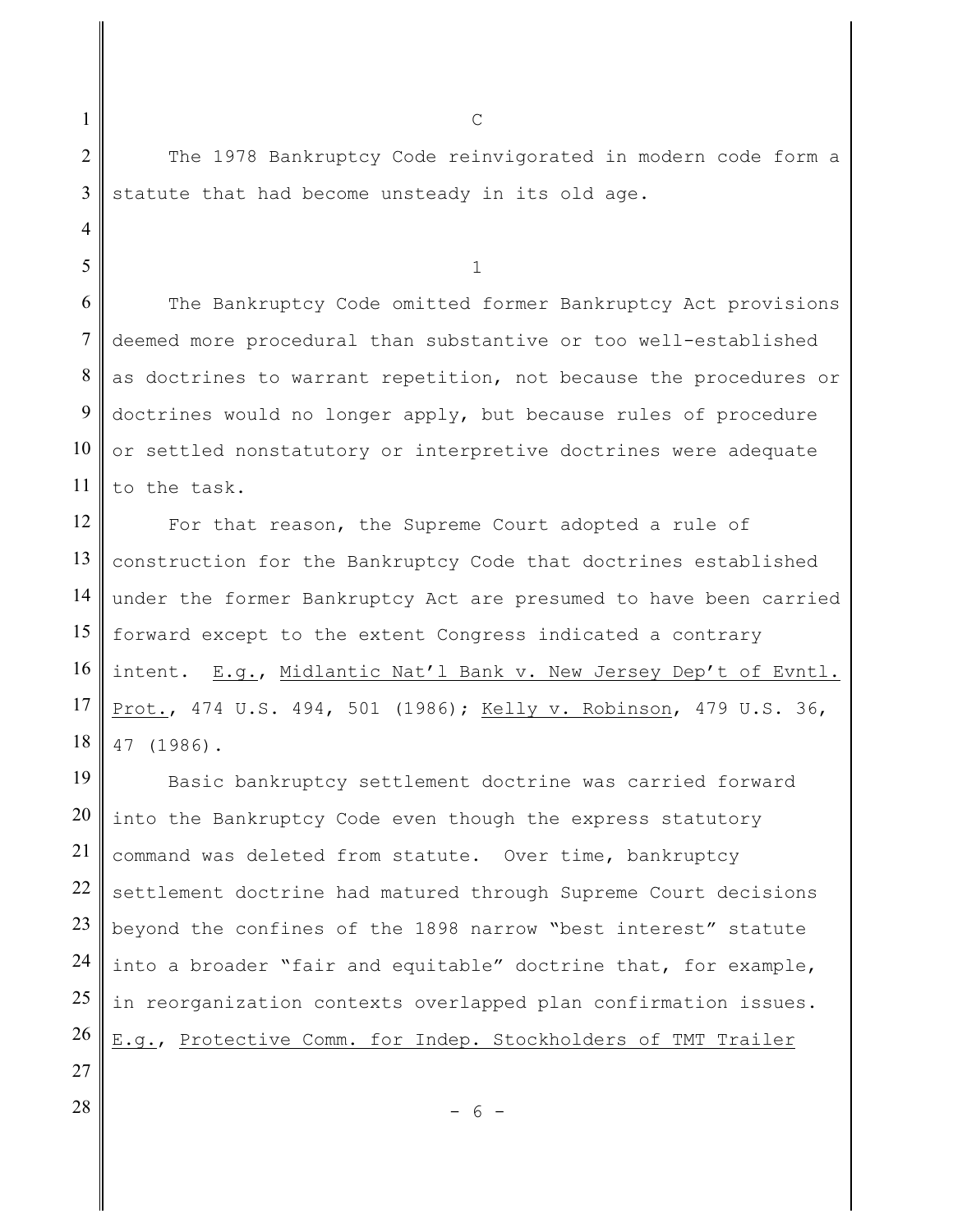1 2 Ferry, Inc. v. Anderson, 390 U.S. 414, 424-41 (1968) ("TMT Trailer Ferry").

3 4 5 6 7 8 9 Although Congress may have elected to sidestep a complicated drafting problem because of the maturity of Supreme Court doctrine, coupled with the practicality that bankruptcy trustees saddled with fiduciary obligations naturally gravitate to the safety of a court order whenever a debatable settlement is at hand, it is beyond cavil that Congress did not indicate a contrary intent regarding settlements.

10 11 12 13 14 15 16 17 18 19 Hence, Congress left settlement procedure to a combination of procedural rule and nonstatutory judicial doctrine. Rule 9019, modeled on former Rule 919, regarding compromise or settlement, was adopted to prescribe a procedure. Fed. R. Bankr. P. 9019. As to substantive standards, courts have consistently followed the settlement precedents established under the Bankruptcy Act decisions requiring that settlements be "fair and equitable." E.g., Martin v. Kane (In re A & C Props.), 784 F.2d 1377, 1380-81 (9th Cir. 1986), following TMT Trailer Ferry, 390 U.S. at 424-41.

20 21 22 It follows, then, that if judicial scrutiny of compromises was not required in chapter IX cases, then none is required in chapter 9 cases under the Bankruptcy Code.

23 24 25 26 27 The fact that the rules issued under the 1978 Bankruptcy Code abandoned the prior format of separate rules for separate chapters does not constitute a change in substantive law. See Preface to Comments of the Advisory Committee on Bankruptcy Rules Accompanying August 9, 1982, Transmittal of Preliminary Draft of

28

- 7 -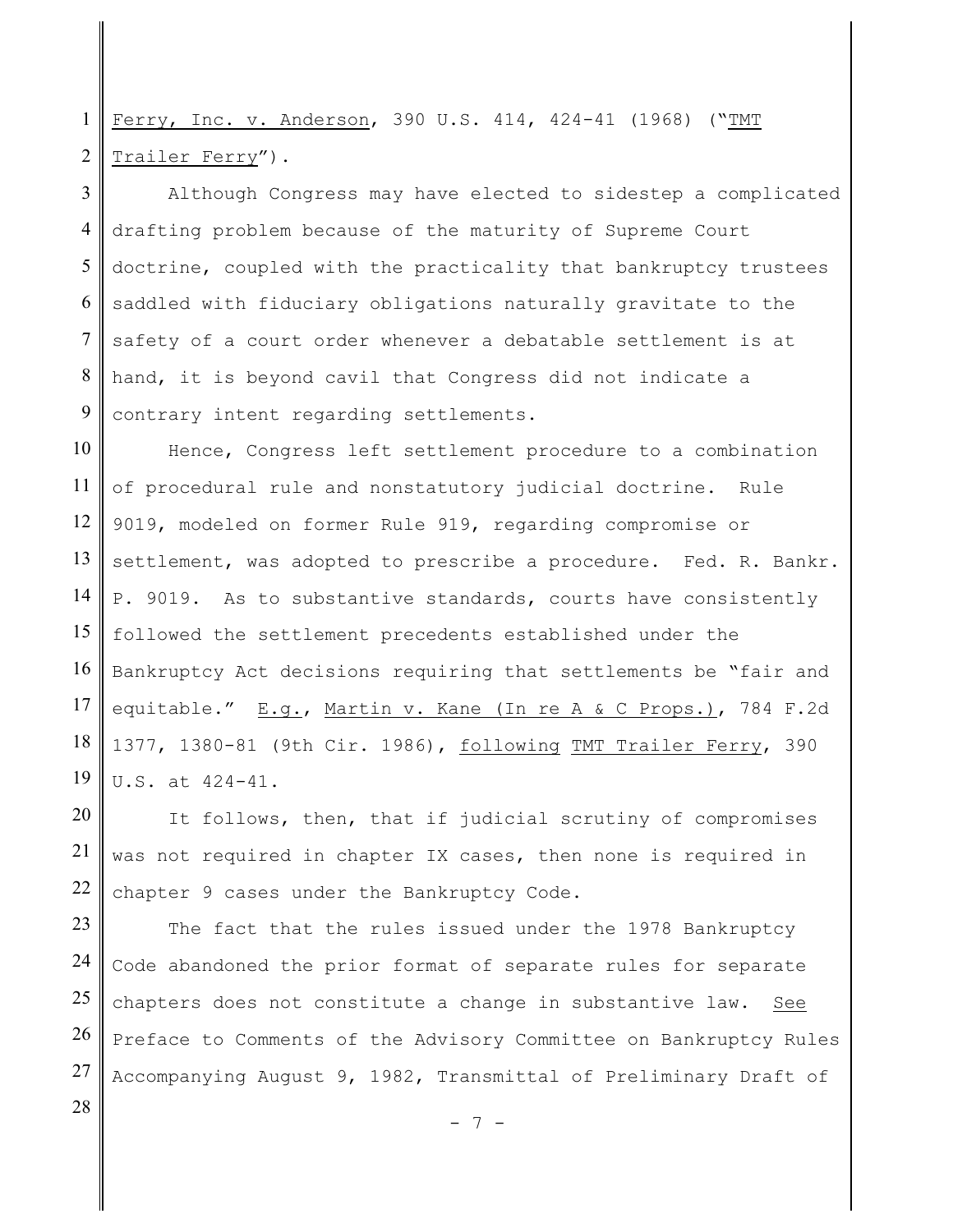1 2 3 4 Federal Rules of Bankruptcy Procedure. Nor, as a matter of law, could Rule 9019 trump § 904. Hence, Rule 9019 applies in chapter 9 cases only if the debtor elects to "consent" per § 904 to have the court consider approval of a compromise.

2

7 8 9 The conclusion that Rule 9019 review of compromises or settlements in chapter 9 cases is not mandatory also is to be inferred from the structure and terms of the Bankruptcy Code.

10

11

5

6

a

12 13 14 15 16 The extent to which bankruptcy settlement doctrine applies in the chapter 9 context is a puzzle because much of the Bankruptcy Code does not apply. Only chapters 1 and 9, together with the select provisions from chapters 3, 5, and 11 designated in § 901, apply in a chapter 9 case. 11 U.S.C. §§ 103(f) & 901.

17 18 19 20 21 22 23 The patchwork chapter 9 incorporation of only portions of otherwise generally applicable provisions of the Bankruptcy Code necessitates caution whenever thinking about bankruptcy concepts that are virtually axiomatic in cases under other chapters. Context necessarily shifts once one steps into the chapter 9 arena, and context can be crucial in municipal debt adjustment cases. So it is with compromises.

24

25

b

26 27 28 One dramatic difference of chapter 9 from other bankruptcy cases is that § 904 limits the jurisdiction and powers of the

- 8 -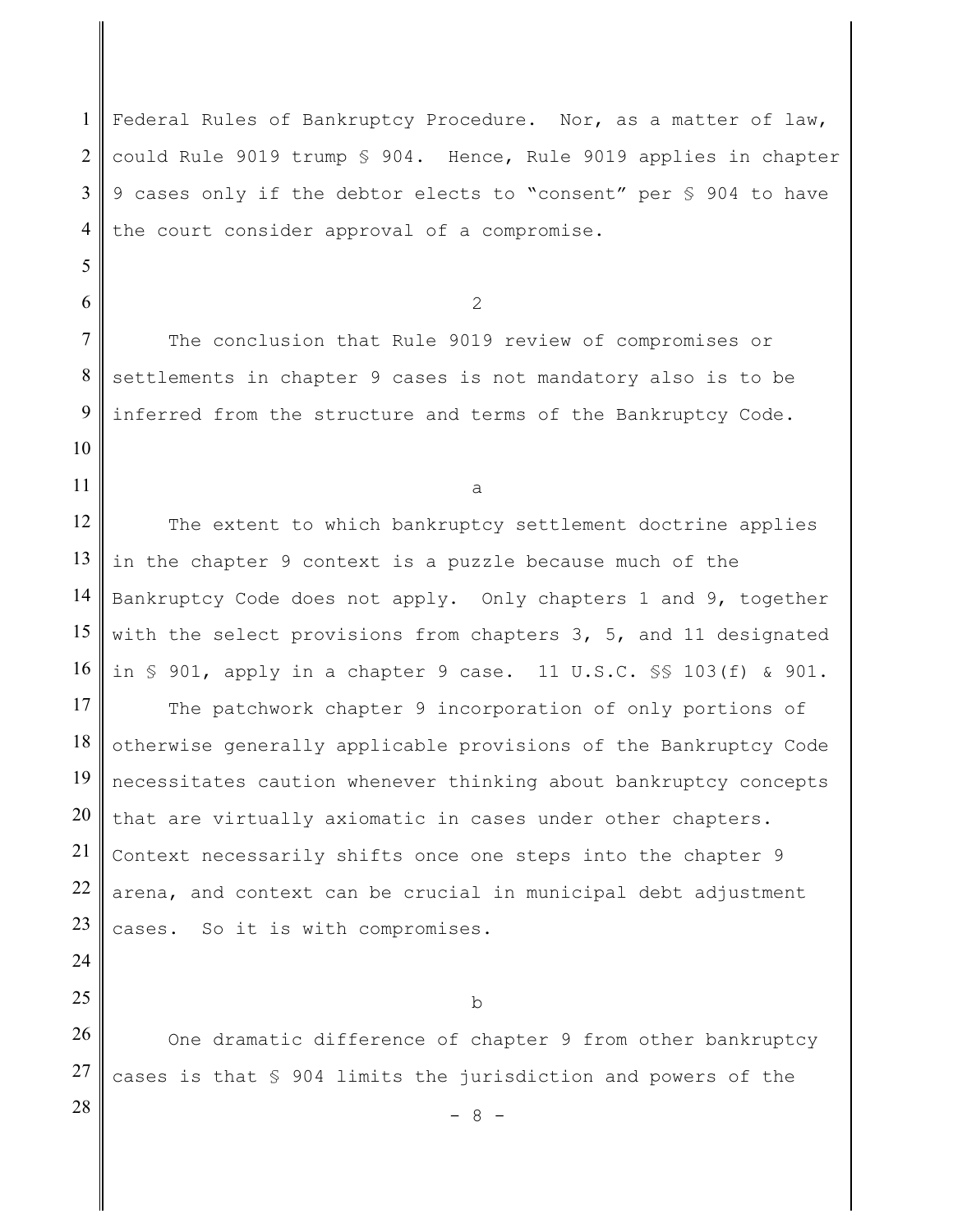1 2 3 4 5 6 7 8 9 10 11 12 13 14 15 16 17 18 19 20 21 22 23 24 25 26 27 court over the municipal debtor: Notwithstanding any power of the court, unless the debtor consents or the plan so provides, the court may not, by any stay, order, or decree, in the case or otherwise, interfere with – (1) any of the political or governmental powers of the debtor; (2) any of the property or revenues of the debtor; or (3) the debtor's use or enjoyment of any income-producing property. 11 U.S.C. § 904. As explained previously in this case, § 904 is a keystone in the constitutional arch between federal bankruptcy power and state sovereignty. Ass'n of Retired Employees of the City of Stockton v. City of Stockton, Ca. (In re City of Stockton, Ca.), 478 B.R. 8, 16-20 (Bankr. E.D. Cal. 2012) (Stockton II). Indeed, the first federal municipal debt adjustment statute was held to be unconstitutional in part because the precursor of § 904 qualified the prohibition on federal judicial interference with municipal property or revenues to revenues "necessary in the opinion of the judge for essential governmental purposes."<sup>6</sup> Ashton v. Cameron Cnty. Water Improvement Dist. No. 1, 298 U.S. <sup>o</sup>The statute provided: The judge ... (11) shall not, by any order or decree, in the proceeding or otherwise, interfere with (a) any of the political or governmental powers of the taxing district, or (b) any of the property or revenues of the taxing district necessary in the opinion of the judge for essential governmental purposes, or (c) any income-producing property, unless the plan of readjustment so provides. Bankruptcy Act § 80(c)(11), Act of May 24, 1934, 48 Stat. 801 (emphasis supplied).

- 9 -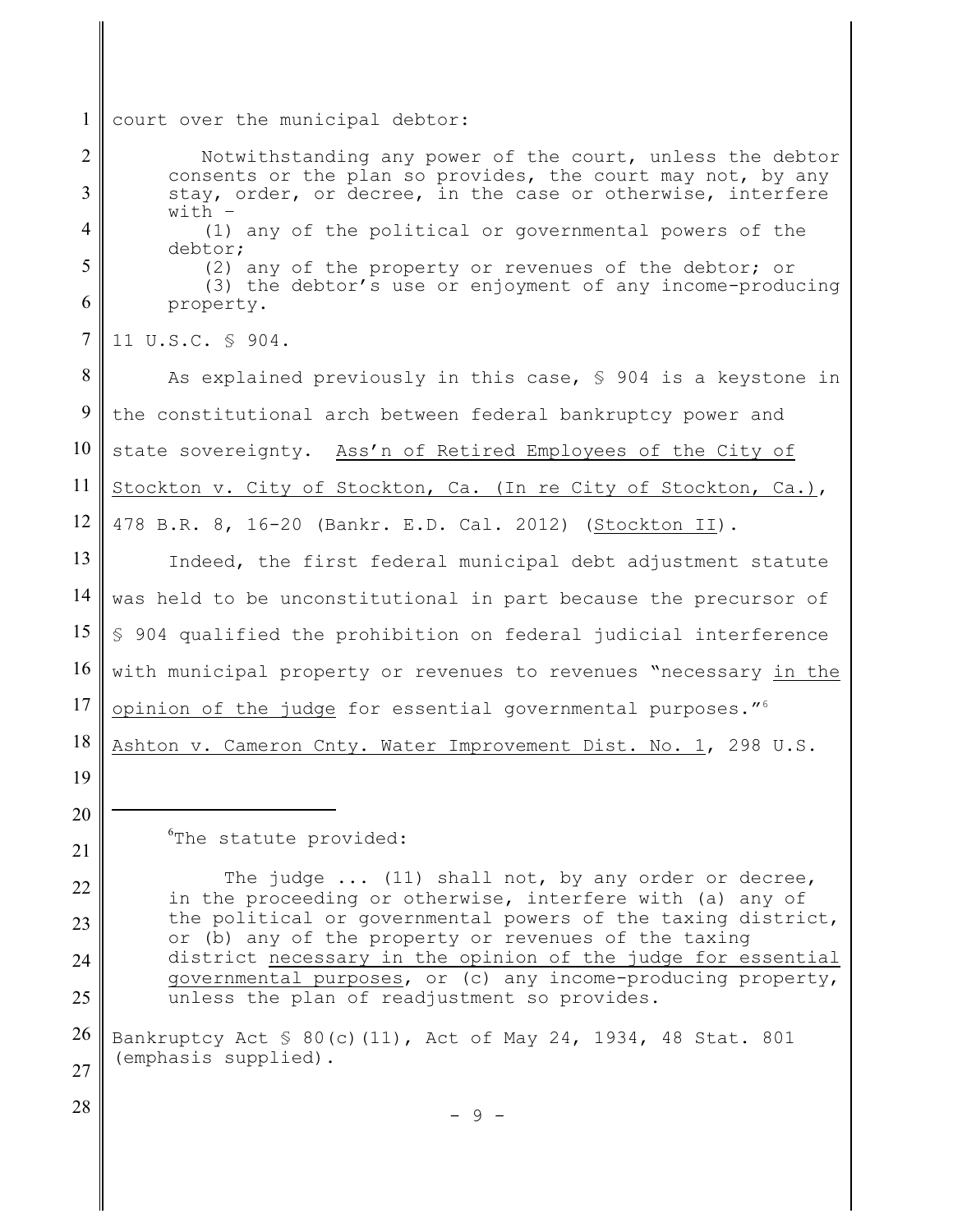1 513, 532 (1936) (emphasis supplied).

2 3 4 5 6 Congress reacted to Ashton by enacting a slightly revised statute that deleted the phrase "in the opinion of the judge" from the limitation on judicial authority. The Supreme Court ruled it was constitutional. United States v. Bekins, 304 U.S. 27 (1938).

7 8 9 10 In 1976, Congress deleted the phrase "necessary for essential governmental services" from the prohibition of judicial interference with the municipality's property or revenues. Act of April 8, 1978, Pub. L. 94-260, 90 Stat. 315.

11 12 13 14 15 16 17 18 19 20 21 22 23 The historical facts of the relationship of Ashton and Bekins, and of the 1976 revision of chapter IX to the deletion of the qualification "necessary in the opinion of the judge for essential governmental purposes" from what is now § 904, compel the conclusion that the bankruptcy court cannot prevent a chapter 9 debtor from spending its money for any reason, even foolishly or in a manner that disadvantages other creditors, unless the municipality consents to such judicial oversight. Stockton II, 478 B.R. at 20. The power to approve a compromise implies the power to disapprove a compromise. And the power to disapprove is the power to interfere. And the power to interfere without consent with property or revenues is precisely what Congress has withheld in chapter 9 cases. 11 U.S.C. § 904.

24 25 26 27 Hence, § 904 means that the City can expend its property and revenues during the chapter 9 case as it wishes. It can pay any debt in full without permission from this court. If it wishes to spend \$55,000 settling a lawsuit, it is entitled to do so without

28

 $- 10 -$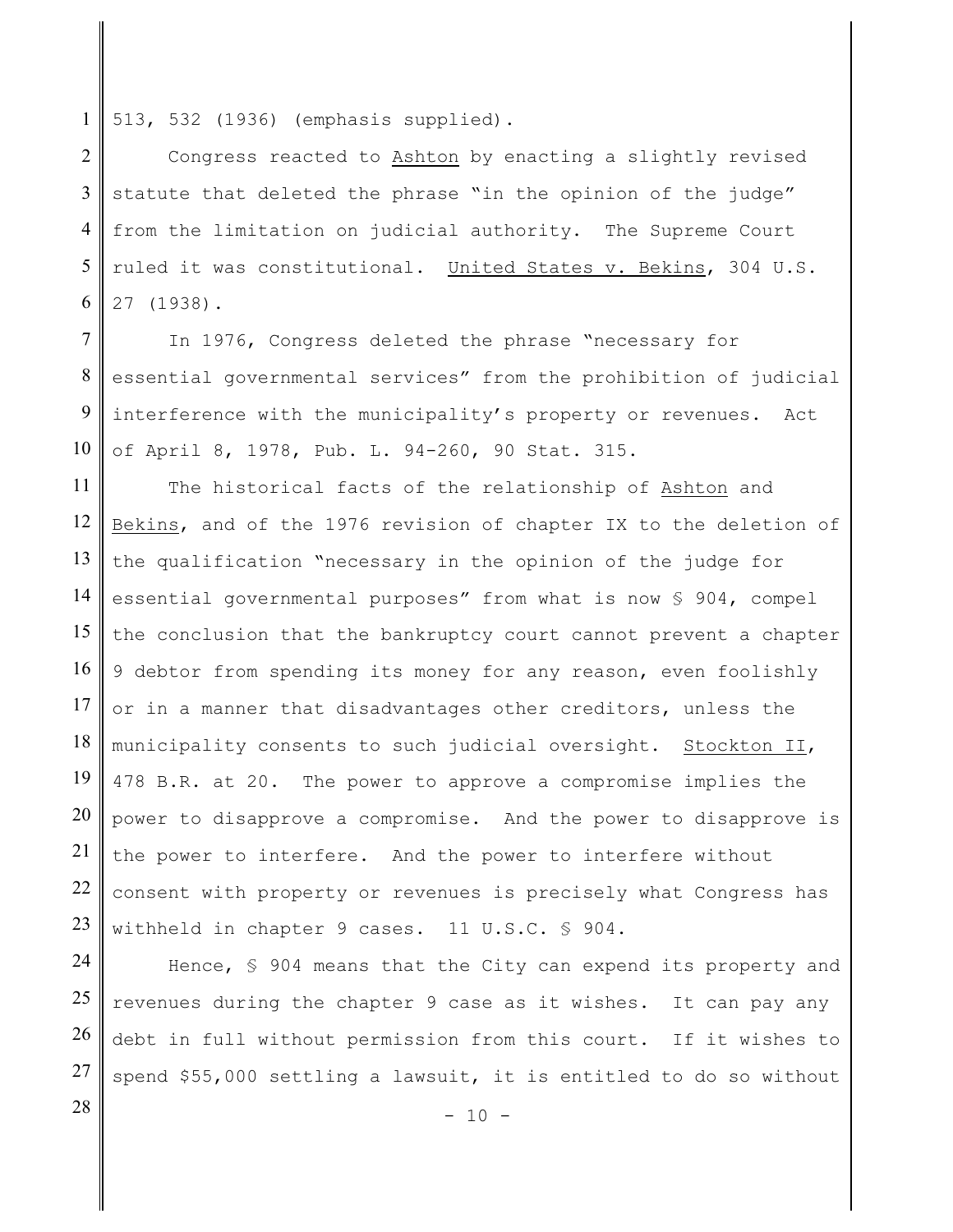1 2 3 needing a permission from this court; such permission would imply a power to disapprove and thereby to interfere with the City's property or revenues that would offend § 904.

3

6 7 8 9 What then of actual examples from other chapter 9 cases of Rule 9019 motions seeking court approval of settlements? The answer lies in "consent" and does not undermine the conclusion that judicial approval is not mandatory.

10 11 12 13 The language of § 904 provides that the debtor may consent to judicial interference: "unless the debtor consents or the plan so provides, the court may not,  $\ldots$ , interfere with -  $\ldots$  (2) any of the property or revenues of the debtor." 11 U.S.C. § 904.

14 15 16 17 18 When a chapter 9 debtor files a Rule 9019 motion to have the court approve a compromise or settlement, the municipality "consents" for purposes of § 904 to judicial interference with the property or revenues of the debtor needed to accomplish the proposed transaction. 11 U.S.C. § 904.

19 20 21 22 23 24 25 26 There are a number of plausible reasons why a municipality may choose to consent to judicial approval. A counterparty may insist on Rule 9019 judicial approval as a condition precedent to the settlement. The municipality may wish to obtain judicial approval as part of a strategy of transparency designed to forestall later challenges to plan confirmation. The fact of judicial approval may satisfy some requirement of a nonbankruptcy law with which the municipality also must comply.

27 28

4

5

If, for any reason, a chapter 9 debtor decides that its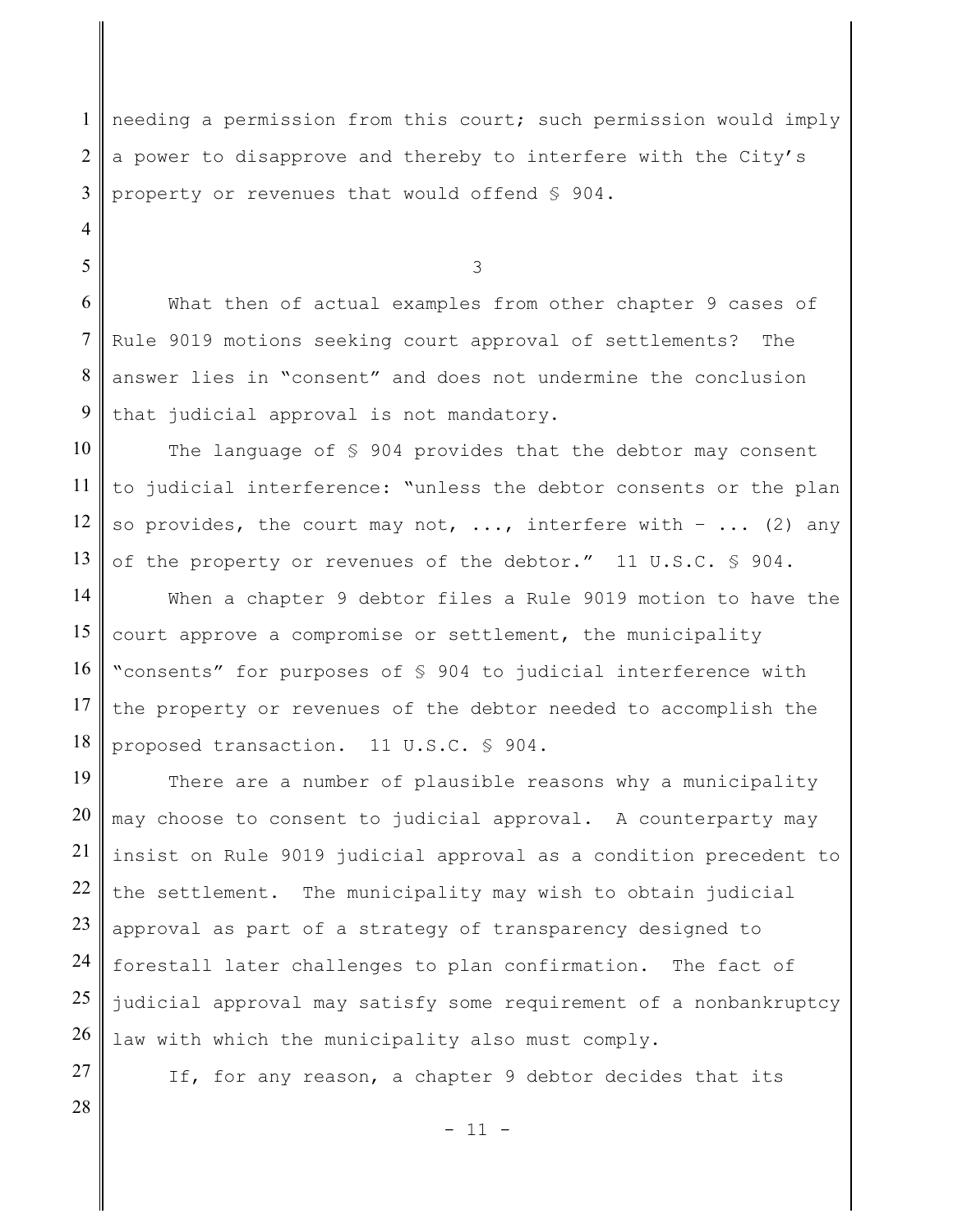1 2 3 4 5 interests would be served by consenting to submit to a judicial approval under bankruptcy settlement-review standards, it is free to make that § 904 consent in the form of filing a Rule 9019 motion or by including such a review as a plan provision. 11 U.S.C. § 904.

6

7

28

## II

8 9 10 11 12 If the court cannot prevent or disapprove a settlement or compromise, what are the limiting principles? The answer lies in an appreciation of the plan confirmation process and a recognition that overreaching may make it difficult to confirm a plan.

13 14 15 16 17 18 If and when an order for relief is entered, the next task in a chapter 9 case is the filing and confirmation of a plan of adjustment. Since a chapter 9 debtor has the exclusive right to propose a plan, it follows that the burden of proving the essential elements for confirmation is on the debtor in its capacity as plan proponent.

19 20 21 22 23 The capital market creditors argue that unconstrained settlements amount to a creeping plan of arrangement. Perhaps so. Perhaps such a creep is legitimate and sensible. Perhaps nefarious. But, in any event, the day of reckoning comes at the plan confirmation hearing.

24 25 26 27 If any impaired class of claims does not accept the plan, then confirmation will require a so-called cramdown pursuant to § 1129(b)(1) in which the City must prove that the plan "does not discriminate unfairly," and is "fair and equitable" with respect

- 12 -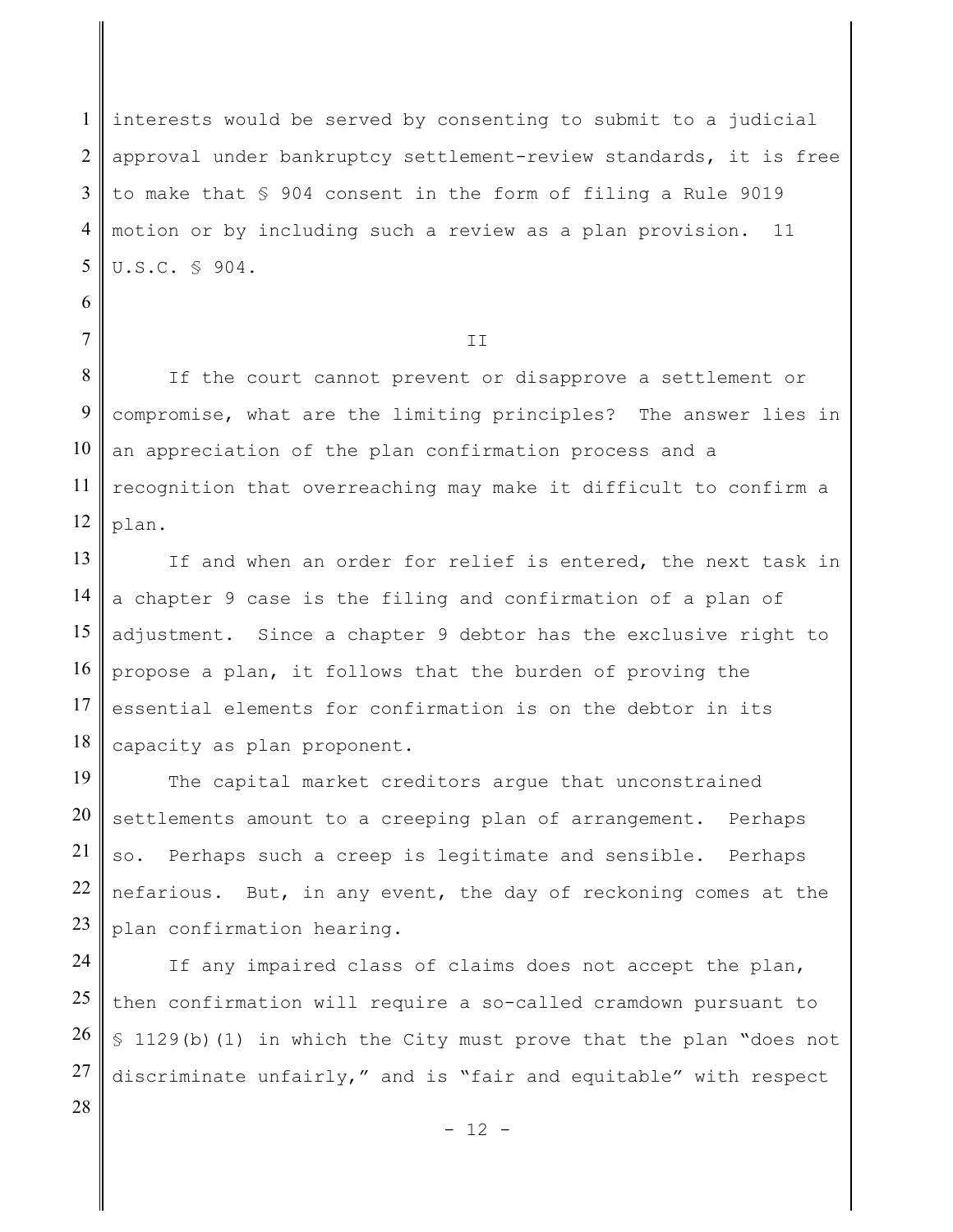1 2 3 4 to that non-accepting, impaired class. 11 U.S.C. § 1129(b)(1), incorporated by 11 U.S.C. § 901(a). It is not difficult to imagine arguments that evidence of untoward settlements could be probative of  $$ 1129(b)(1)$  issues.

5 6 7 8 9 10 11 12 Similarly, the plan must have "been proposed in good faith and not by any means forbidden by  $law.''$  11  $U.S.C. \$ § 1129(a)(2), incorporated by 11 U.S.C. § 901(a). If an objection to confirmation of a chapter 9 plan is filed, evidence must be presented on the  $\frac{129(a)(2)}{25}$  issues. Fed. R. Bankr. P.  $3020(b)(2)$ . It is not difficult to imagine arguments that evidence of untoward settlements could be probative of  $$129(a)(2)$  issues.

13 14 15 16 Although the parties have debated in their briefs whether various other plan confirmation elements might be affected by evidence of the history and terms of prior settlements, further speculation is not necessary.

17 18 19 20 21 In short, the capital market creditors have, in effect, given notice that they reserve the right to litigate the debtor's conduct and management and spending choices during the case at the time of plan confirmation. That is the limiting principle and the protection to which they are entitled.

22

23

28

\*\*\*

24 25 26 27 For the foregoing reasons, the City's motion will be granted to the extent that it seeks a ruling that it is not required to seek approval of compromises pursuant to Rule 9019. Any such motion that it does make will be deemed to constitute "consent"

- 13 -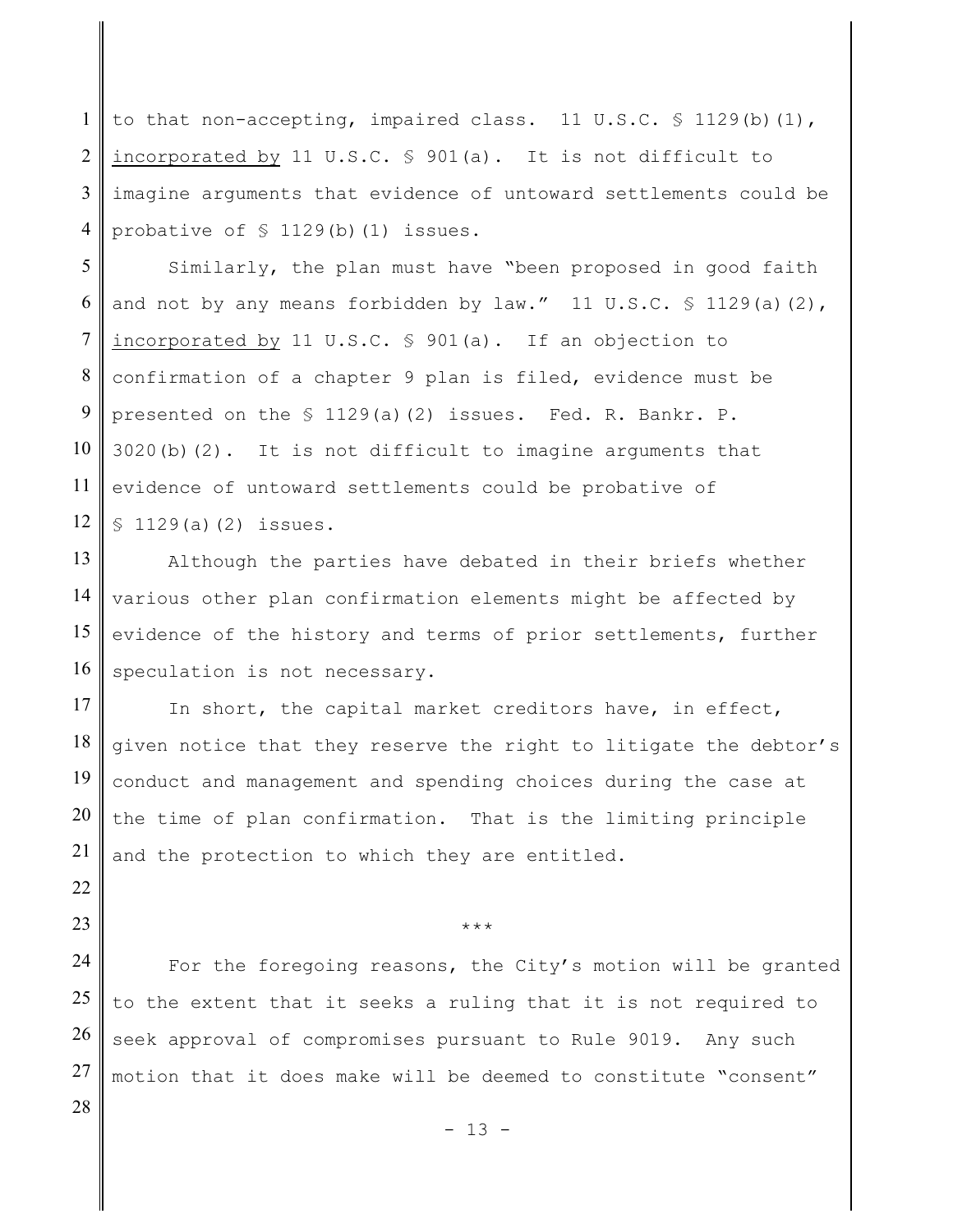| $\mathbf{1}$             | for purposes of § 904 that would permit the court to assess   |
|--------------------------|---------------------------------------------------------------|
| $\sqrt{2}$               | whether the proposed compromise is "fair and equitable" under |
| $\mathfrak{Z}$           | bankruptcy settlement standards. This ruling renders moot the |
| $\overline{\mathcal{A}}$ | remainder of the motion - seeking approval of the \$55,000    |
| $\mathfrak s$            | compromise only if the court rules that such approval is      |
| 6                        | mandatory - which shall be dismissed.                         |
| $\boldsymbol{7}$         | Dated: February 5, 2013.                                      |
| $8\,$                    |                                                               |
| 9                        | UNITED STATES BANKRUPTCY JUDGE                                |
| 10                       |                                                               |
| 11                       |                                                               |
| 12                       |                                                               |
| 13                       |                                                               |
| 14                       |                                                               |
| 15                       |                                                               |
| 16                       |                                                               |
| 17<br>18                 |                                                               |
| 19                       |                                                               |
| 20                       |                                                               |
| 21                       |                                                               |
| 22                       |                                                               |
| 23                       |                                                               |
| 24                       |                                                               |
| 25                       |                                                               |
| 26                       |                                                               |
| $27\,$                   |                                                               |
| 28                       |                                                               |
|                          | $-14 -$                                                       |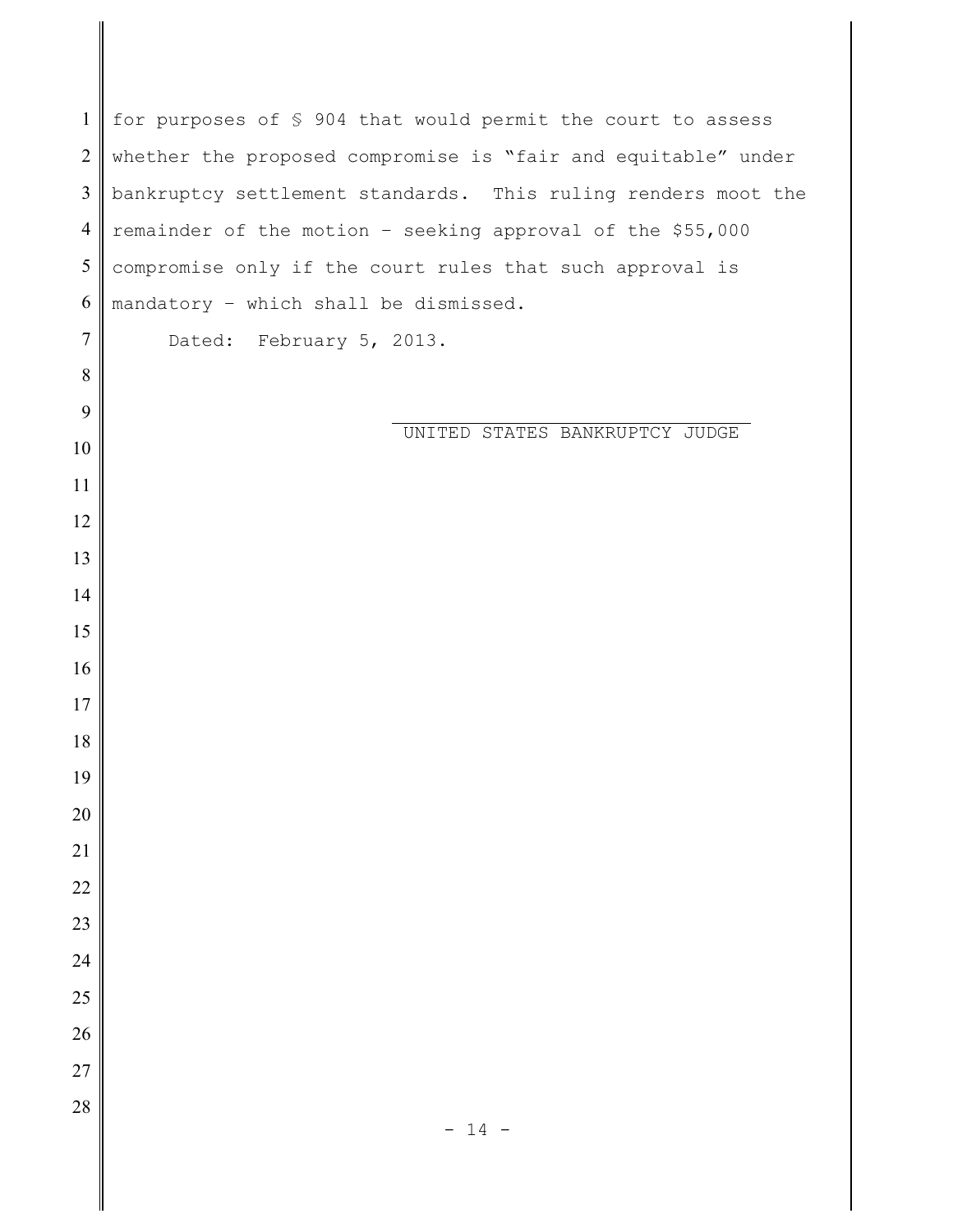| 1                                                              | CERTIFICATE OF SERVICE                                                                                                                                                                        |
|----------------------------------------------------------------|-----------------------------------------------------------------------------------------------------------------------------------------------------------------------------------------------|
| $\overline{2}$<br>3                                            | On the date indicated below, I served a true and correct<br>copy(ies) of the attached document by placing said copy(ies) in a<br>postage paid envelope addressed to the person(s) hereinafter |
| or by placing said copy(ies) into an interoffice delivery<br>4 | listed and by depositing said envelope in the United States mail                                                                                                                              |
| 5                                                              | receptacle located in the Clerk's Office.                                                                                                                                                     |
| 6<br>$\overline{7}$                                            | Marc A. Levinson<br>400 Capitol Mall #3000<br>Sacramento CA 95814-4407                                                                                                                        |
| 8                                                              |                                                                                                                                                                                               |
| 9                                                              | Office of the U.S. Trustee<br>Robert T Matsui United States Courthouse<br>501 I Street, Room 7-500                                                                                            |
| 10                                                             | Sacramento CA 95814                                                                                                                                                                           |
| 11                                                             | Jerrold E. Abeles                                                                                                                                                                             |
| 12                                                             | 555 W 5th St 48th Fl<br>Los Angeles CA 90013                                                                                                                                                  |
| 13                                                             | Steven H. Felderstein                                                                                                                                                                         |
| 14                                                             | 400 Capitol Mall #1450<br>Sacramento CA 95814-4434                                                                                                                                            |
| 15                                                             |                                                                                                                                                                                               |
| 16<br>17                                                       | Christina M. Craige<br>555 W 5th St #4000<br>Los Angeles CA 90013                                                                                                                             |
| 18                                                             | Alan C. Geolot                                                                                                                                                                                |
| 19                                                             | 1501 K St NW<br>Washington DC 20005                                                                                                                                                           |
| 20                                                             |                                                                                                                                                                                               |
| 21<br>22                                                       | Guy S. Neal<br>1501 K St NW<br>Washington DC 20005                                                                                                                                            |
| 23                                                             | Michael M. Lauter                                                                                                                                                                             |
| 24                                                             | 4 Embarcadero Ctr 17th Fl<br>San Francisco CA 94111-4109                                                                                                                                      |
| 25                                                             |                                                                                                                                                                                               |
| 26                                                             | Robert S. McWhorter<br>621 Capitol Mall, 25th Floor<br>Sacramento CA 95814                                                                                                                    |
| 27                                                             |                                                                                                                                                                                               |
| 28                                                             | $-15 -$                                                                                                                                                                                       |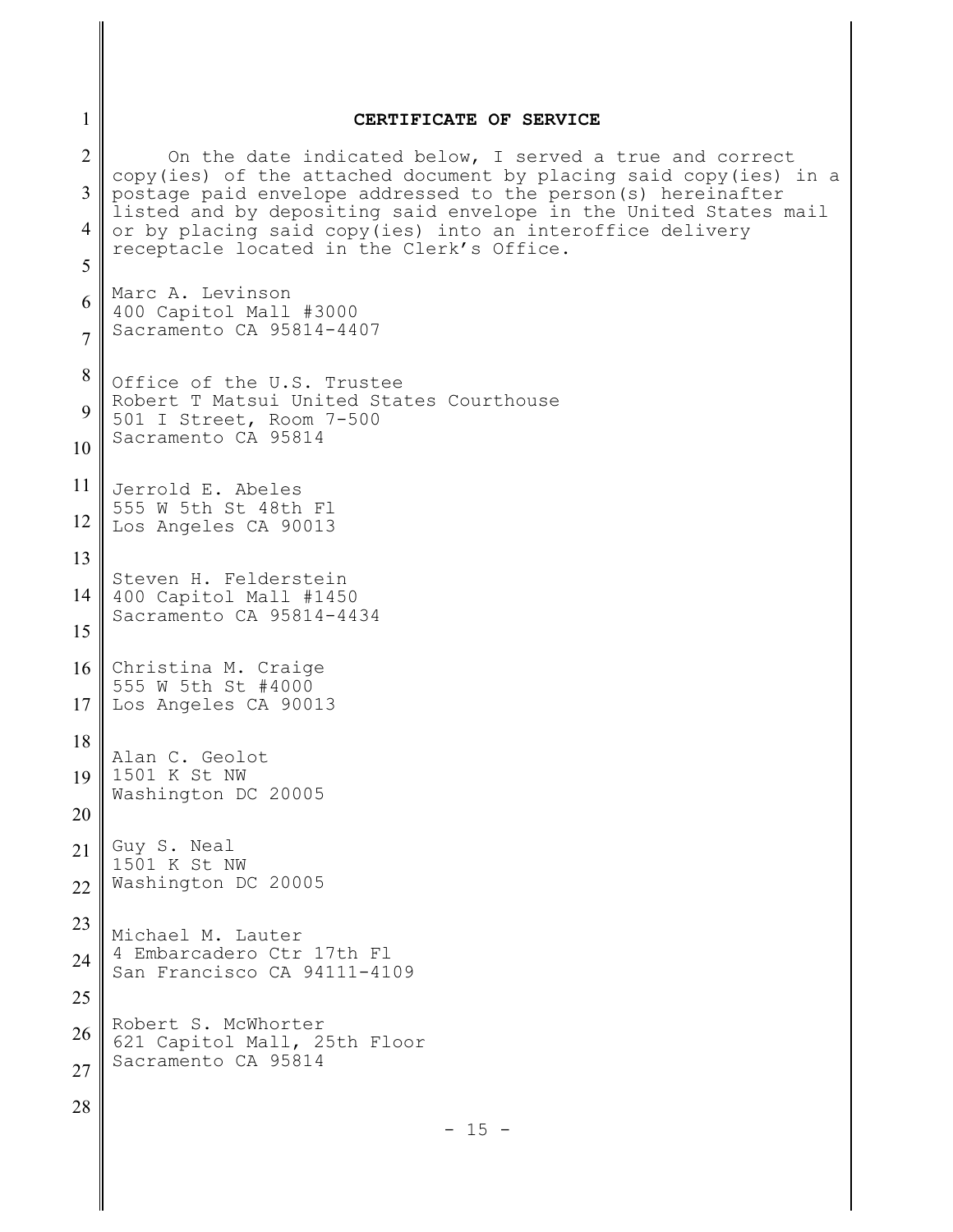```
1
2
3
4
5
6
7
8
9
10
11
12
13
14
15
16
17
18
19
20
21
22
23
24
25
26
27
28
   Allan H. Ickowitz
   777 S. Figueroa Street, 34th Floor
   Los Angeles CA 90017
   Roberto J. Kampfner
   633 West Fifth Street Suite 1900
   Los Angeles CA 90071
   James O. Johnston
   555 S Flower St 50th Fl
   Los Angeles CA 90071
   Scott H. Olson
   560 Mission Street, Suite 3100
   San Francisco CA 94105
   William A. Van Roo
   13863 Quaterhorse Dr.
   Grass Valley CA 95949
   Richard A. Lapping
   101 California Street, Ste. 3900
   San Francisco CA 94111
   Lawrence A. Larose
   200 Park Ave
   New York NY 10166-4193
   Sarah L. Trum
   1111 Louisiana 25th Fl
   Houston TX 77002
   Donna T. Parkinson
   400 Capitol Mall Suite 2560
   Sacramento CA 95814
   David E. Mastagni
   1912 I St
   Sacramento CA 95811
   Robert B. Kaplan
   2 Embarcadero Center 5th Fl
   San Francisco CA 94111-3824
                                   - 16 -
```